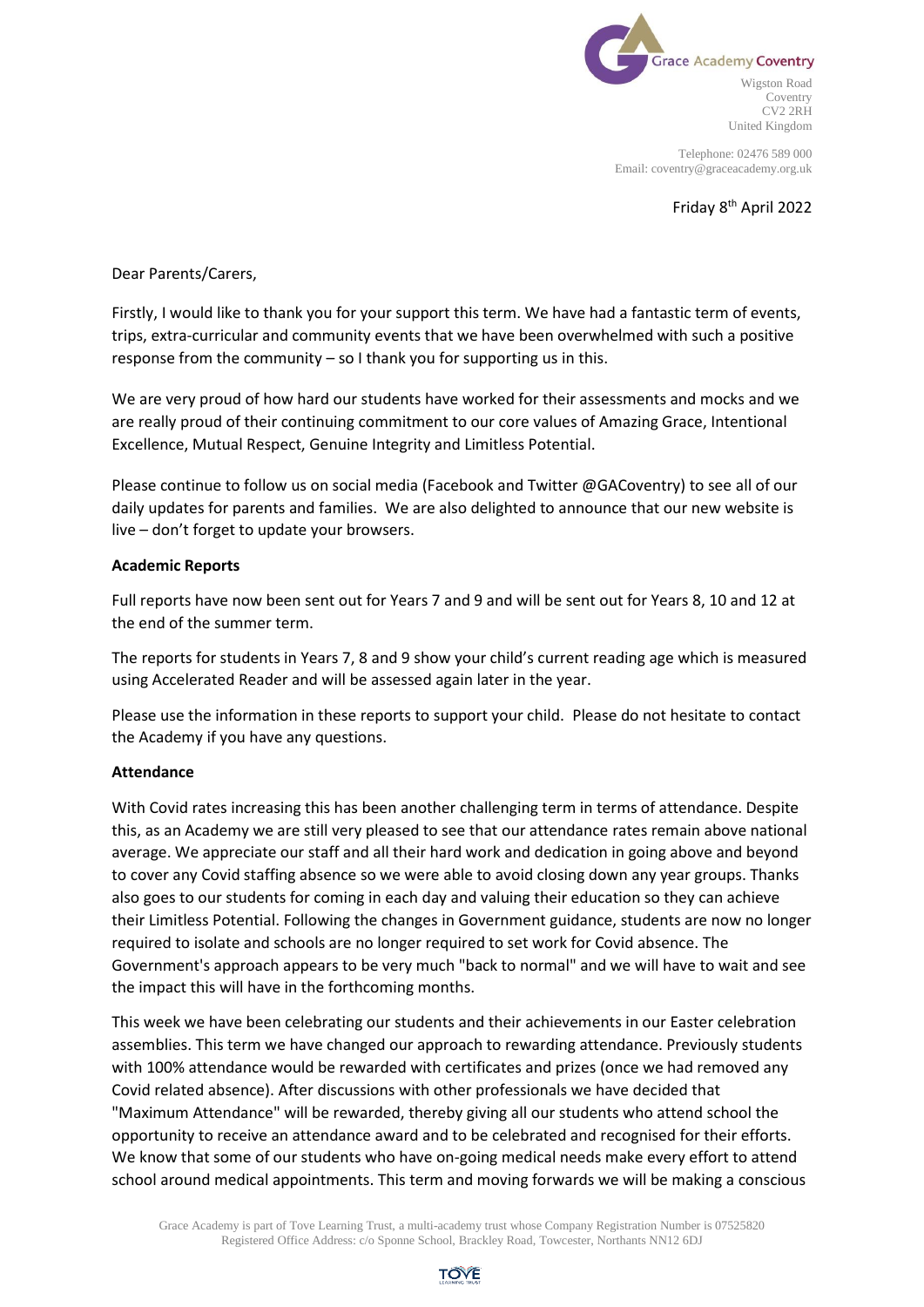effort to recognise and celebrate their efforts alongside their fellow peers who consistently attend school. Into next term we will also be looking at rewarding students who have made significant efforts to improve their attendance and further engage with school for the final summer term.

# **Key Stage 3 Update**

# **Transition**

We have hosted two coffee mornings for Year 6 parents and are excited to welcome all of our new Year 7 students into school for the first time with various events, including a pizza party on 6<sup>th</sup> April. We are currently in the process of visiting local primary schools to meet with the students who will be coming to Grace.

# Events and community engagement

In January we held a Knife Crime Awareness event in partnership with West Midlands Police. All students across the Academy learned about knife arches and aspects of policing knife crime, including who is at risk of cuckooing and grooming. To further build on this, on Wednesday 6th April, selected Year 7 students took part in an exciting virtual reality workshop with the theatre company, Round Midnight. This was a workshop focussed around knife crime and gang mentality.

This term we have had a number of careers' events and interventions, including our Miss Understood intervention aimed at raising girls' self-esteem and mentoring with our Assistant Heads of Key Stage and Youth Worker, Lewis.

Our Step Together team - in conjunction with Guiding Young Minds (GYM), Empower You and West Midlands Police, as well as our colleagues at Cardinal Wiseman - continue to work in the community, keeping our students' routes home safe.

Our staff have hand packed and delivered Easter Hampers to vulnerable families in the community to ensure that every child gets an egg this Easter.

We are continuing to work with external agencies to provide interventions, trips and events for our Key Stage 3 students so please do keep an eye out on our website and social media pages for updates (Grace Academy Coventry on Facebook, @GACoventry on Twitter).

# Parents Evenings

We were delighted to see so many parents and carers at the Year 9 Parents' Evening – it was a welcome return to our face-to-face events. We would also like to thank the Year 9 parents for all your support with the options process.

A reminder that the Year 7 Parents' Evening will be on Thursday 28th April between 4pm and 6pm.

# Rewards

This week all students were rewarded for their efforts across the term in our rewards assembly. Certificates and prizes were issued to students selected by Tutors, Head of Year, Assistant Principal and the Principal's Award in addition to maximum attendance awards.

A huge thank you to Miss Harvey and our Key Stage 3 Dance club who performed at every rewards assembly. The group also enjoyed a trip to the theatre this term and continue to represent the Academy and embody all of our values.

Year 7 students who demonstrate the Grace Way will also be treated to a rewards afternoon following the Easter break.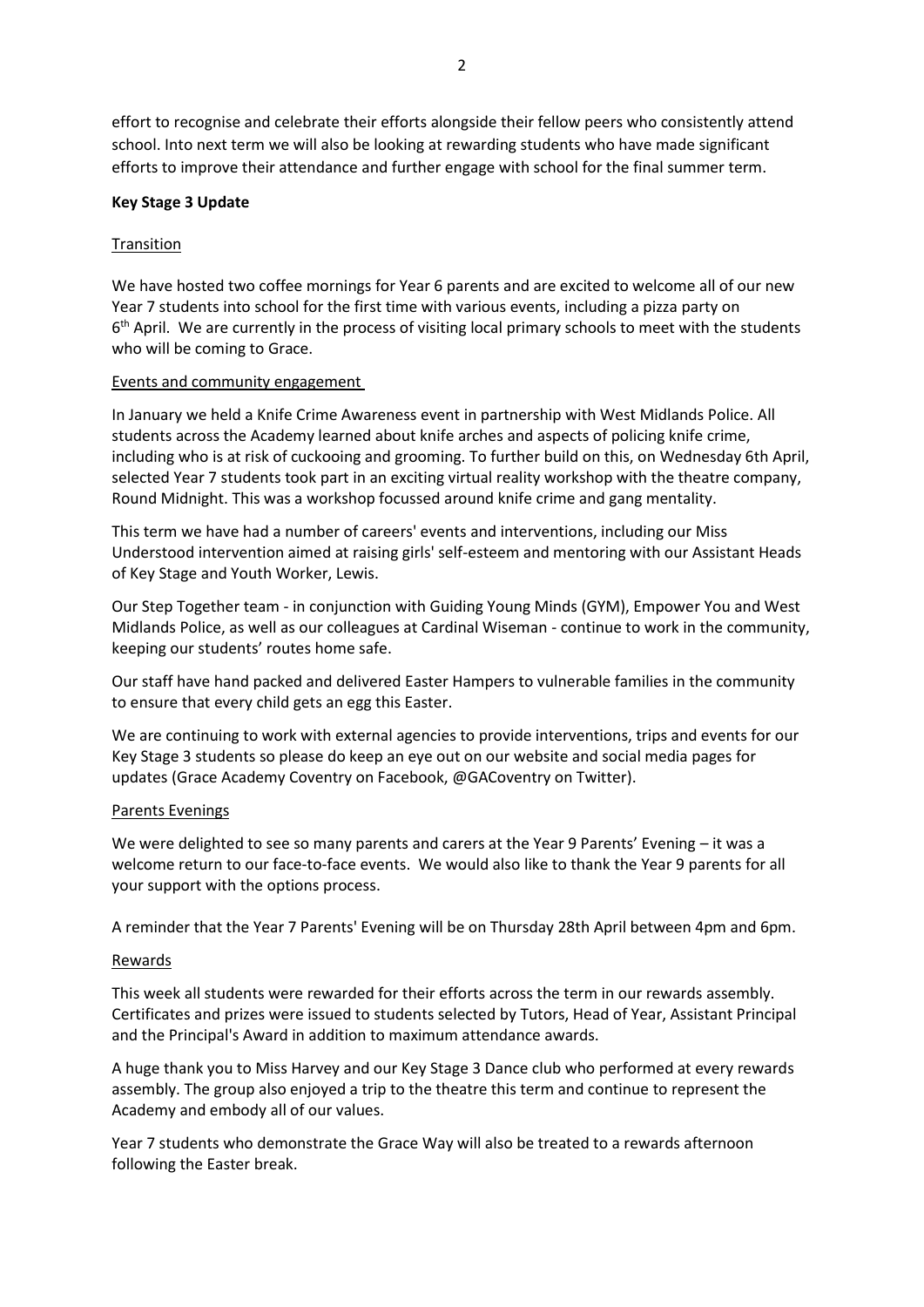### **Key Stage 4 Update**

### Year 11 Period 6 Intervention

Period 6 intervention continued upon our return with the advanced offer of Technology catch-up on Mondays from 16:15–17:15. This was in addition to the English, Maths, Science, RE, History and Geography sessions which had been in place since Period 6 first began.

During the final two weeks of term, and to coincide with the AP2 assessments finishing, we customised our offer specifically to vocational subjects with upcoming coursework deadlines. BTEC Sport, Business, Textiles, Graphic Communications and Hospitality & Catering teachers all delivered coursework catch-up sessions. These sessions were very well attended.

We trialled starting these sessions at 3pm to ensure maximum productivity which worked really well and therefore all Period 6 interventions will now start at 3pm.

### Year 11 Revision Support

As part of the Year 11 Parents' Evening held on 19th January we issued all those in attendance with a Student and Parent Revision Support Guide. Any students who have yet to receive these two fantastic guides should speak to Mrs Bradshaw to obtain one. These work extremely well in tandem with the two Elevate study skills sessions that took place earlier this year.

To support students further we will be putting together a bespoke revision plan/package for all Year 11 students which gives you an overview of all the exams. This will be shared upon return after the Easter break.

# Year 11 Mentoring

During last term we commenced our mentoring programme for Year 11 students. Our intention was for all Year 11 students to be assigned a staff member as their mentor – which was completed. If your son/daughter is still not aware of who their mentor is we would encourage them to speak to Mrs Bradshaw.

#### Year 11 UCL Tutoring

In addition to the above, 10 students were selected from Year 11 by University College London as part of their 'mytutor' tutoring programme focussing on English and Maths. The programme has been a success thus far and this is a partnership we are intending to continue.

#### Books From Around the World

As mentioned in last term's letter, Marcus Rashford's 'You Are A Champion' and Adam Kay's 'Kay's Anatomy' were distributed to a select group of students as part of our 'Books From Around the World' initiative. These books were extremely popular and more copies were placed in our library. We would therefore ask if your son/daughter has a particular book they are interested in we would absolutely love any recommendations for our next 'Books From Around the World' launch. The books chosen for this first launch were based around topical issues/authors at that time. Please contact: [kieronbrehon@graceacademy.org.uk](mailto:kieronbrehon@graceacademy.org.uk) if you have any recommendations.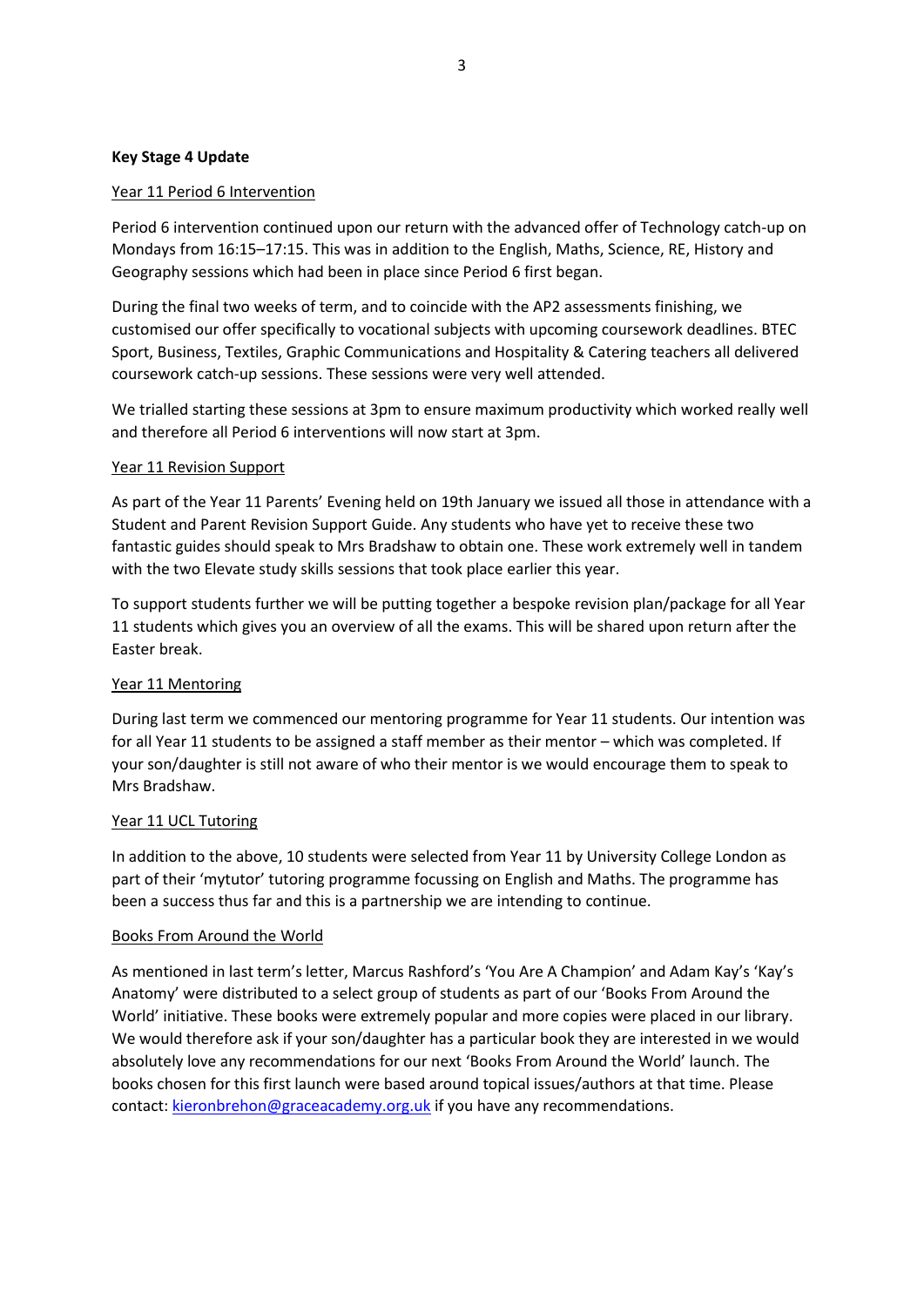# Year 9 Options

Year 9 students submitted their final option choices during this term and they are currently being processed with members of the leadership team. The guidance meetings will take place over a two day period upon our return, where your son/daughter will sit with a member of the leadership team to discuss their final option choices.

## **Ethos and Wellbeing Update**

This term has seen our students inspired through National Careers Week and our Science Department brought awe and wonder during British Science Week through a variety of extracurricular activities and a science show making ice cream from dry ice.

We celebrated the talent of our fantastic students from our 'Rising Voices' spoken word club as they shared their heartfelt passions during World Poetry Day. Our students made interactive displays and videos to share their knowledge of Fairtrade Fortnight. We also had the delight of seeing our staff dress up for World Book Day.

We have been busy fundraising for our Charity of the Year, Myton Hospice, through a non-school uniform day and staff taking part in their charity walk. We are looking forward to raising further funds for Myton. Our total fundraising at the moment stands at £750.

The National Citizen Service ("NCS") have been very active in our Academy by sharing their summer opportunities with our Year 11 and Post 16 students as well as Skills Booster sessions with our Post 16 students. We had the privilege of our Year 13 students attending the National Apprenticeships Fayre where we were able to meet businesses and Further Education providers. IM Group have been in this term to lead a Year 10 workshop focused upon employability skills and CV writing.

We have enjoyed exploring the 'Understanding Christian Perspectives' aspect of our Academy by exploring what Easter means to each of us individually through Assemblies, Tutor Time and Year 7 RE Lessons.

Ramadan Mubarak to all of our students and families celebrating the Holy month.

#### **Sixth Form Update**

Sixth Form has had an extremely busy term. A large proportion of our students sat a round of their external vocational exams in January, and we are pleased to say that they have received some fantastic results, which will contribute towards their final grades.

We were privileged that a number of our Sixth Form students were able to go on the Meggitt trip to gain an insight into the opportunities available to them within the Engineering sector. Our students were very proud to return and inform us that they had won the engineering team challenge whilst on the trip.

Alongside visiting Meggitt, a group of our Year 13 students visited an Apprenticeship Fayre at Millenium Point in Birmingham, where they had the opportunity to meet with over 50 businesses in different industry sectors. In addition to those students applying for apprenticeships, many of our Year 13 students have started to receive their university offers, and are currently making their final decision as to where they would like to study at degree level next year.

We have been building on our enrichment programme, with all Year 12 students participating in our Coventry Building Society Employability Skills Workshop, which continues into the summer term and helps to enhance their transferable skills within their future studying and careers. Our Year 12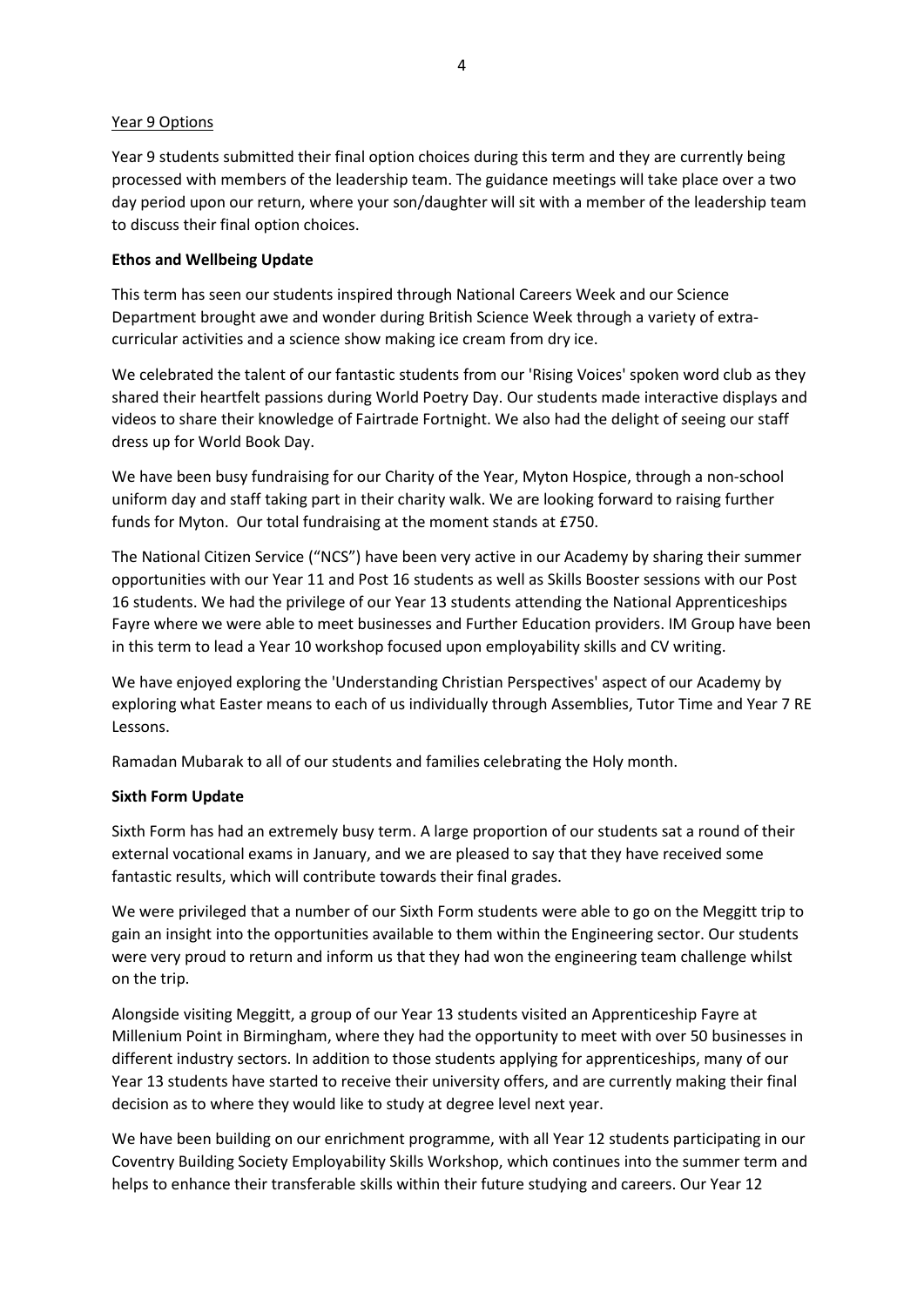students have also been actively mentoring on a one-to-one basis with some of our Year 7 students, working on helping them to improve their literacy skills by reading with them, and also their mathematical skills by completing some maths tutoring during morning form time on a weekly basis.

In January we were delighted to announce that Emmanuel and Julia were appointed as our Head Boy and Head Girl here at Grace Academy, Coventry, following their fantastic applications and showing vision and passion during their interviews. They are being supported by Divine and Husna who have both taken on the role of Deputy to support Emmanuel and Julia in their work around the Academy.

# **Safeguarding and Family Support**

As a school, the safety and wellbeing of our pupils and members of the school community is most important to us.

As we break for the Easter holiday, if you have any immediate concerns for the safety or welfare of a child please contact MASH (Multi Agency Safeguarding Hub) on 024 7678 8555

If you need support for yourself over the Easter holiday, please contact your local family hub: [coventry family hub easter activities.](https://www.healthforteens.co.uk/coventry/easter-activities-in-your-local-family-hub/)

Family Hub aim to reach children, young people and families when the need first emerges and to help and support at the time to have the greatest impact.

- Early Help: telephone 0800 8870545 or email: [earlyhelp@coventry.gov.uk](mailto:earlyhelp@coventry.gov.uk)
- Emergency Duty Team: telephone 024 7683 2222 between 5pm and 8.30am and during weekends
- Multi-Agency Safeguarding Huh (MASH): telephone 024 7678 8555

Coventry Holiday Activities and Food (HAF) Programme are running a range of activities over Easter. If you are wanting to find out more about free school holiday clubs, experiences and food this Easter break for children eligible for free school meals, please take a look at the spring brochure here: **HAF Programme.** Our Family Support Worker, Miss Scott, has emailed a link and details of the activities that still have availability.

Kooth are also providing Easter break support over the next two weeks. Kooth provides free, safe and anonymous support for young people's mental wellbeing. Find out what's on Kooth this April at: [https://www.kooth.com/](https://www.kooth.com/?fbclid=IwAR3U2vpY_k9APAm4XlUHXCOTVnKlsy8-tdfF_gQBbKsQfJen5Ar8cvrPu30)

At Grace Academy Coventry we are looking for an additional Parent Governor who can offer support to the school in a professional capacity as we continue our development. This opportunity is a commitment to the school, and would suit a parent who has professional experience, either in education or industry, and would be able to support us with experience in HR, finance, communications or apprenticeship opportunities. If you would like to have an informal discussion regarding this, please email [sarahmcadam@graceacademy.org.uk](mailto:sarahmcadam@graceacademy.org.uk) for further information.

Our caterers, Cucina, have sent some tips for families at Eastertime[: Happy Easter from Cucina](file://///gacfile01/staffdata$/smcadam/Documents/PRINCIPAL/Happy%20Easter%20-%20Cucina.pdf)